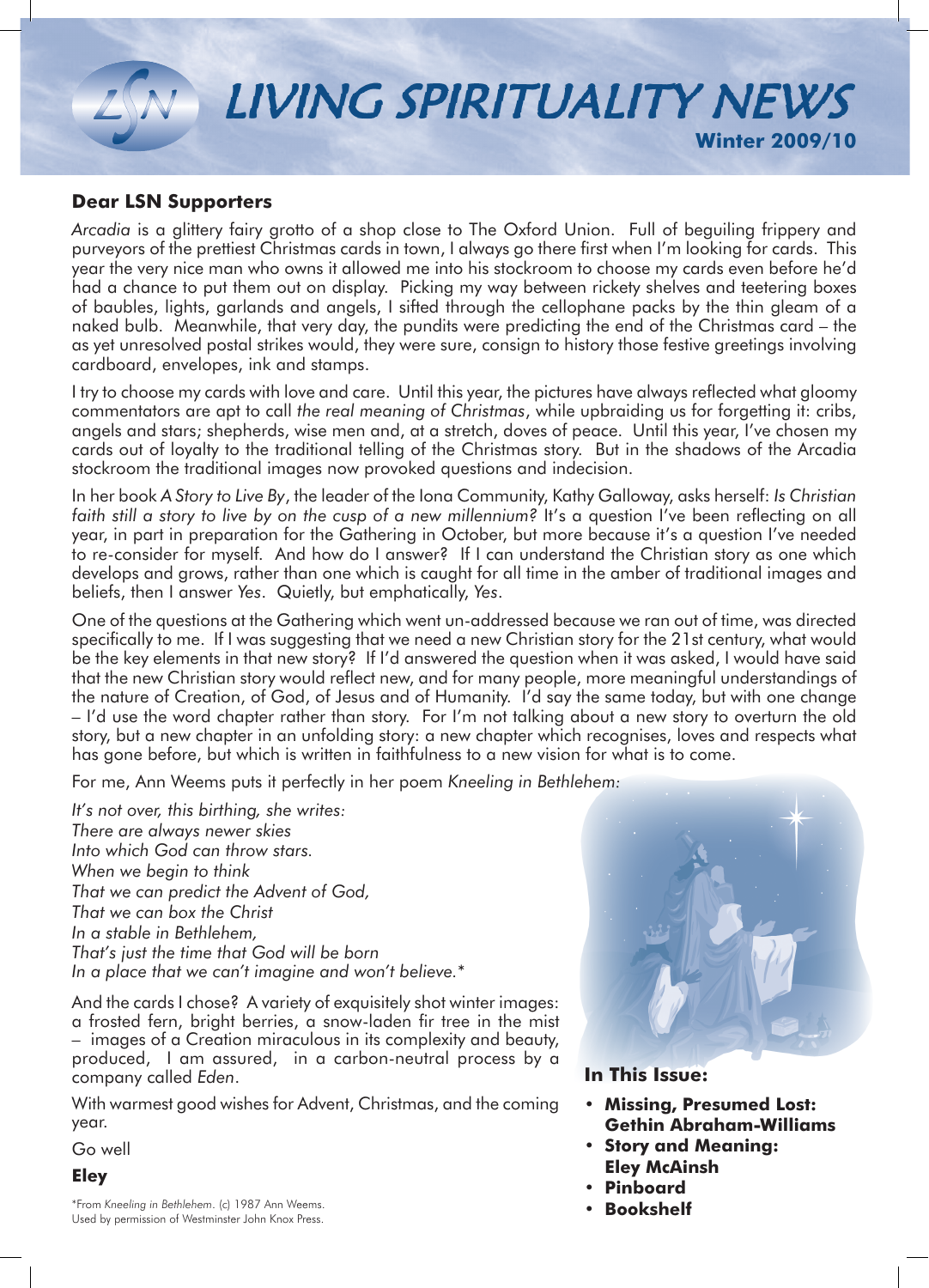## **LSN Gathering 2009**

*Just over 40 people came to the Carrs Lane Church Centre in Birmingham for our Gathering on the theme Story and Meaning. The atmosphere was lively and engaged and people seemed to enjoy the day very much. The numbers were well down on previous years, however, so if anyone has any comments to make on why, perhaps, this Gathering didn't appeal to them as much as others, we'd be very grateful for the feedback. There were two talks in the morning, followed by small group discussions, conversation between the speakers, and a lively plenary, all most ably and sensitively fielded by Paddy Clifford, to whom we say a huge thank you! Extracts from the two talks follow.*

## **Missing, Presumed Lost**

### **Gethin Abraham-Williams**

The premise of our Gathering today is that faith stories, like all other stories, grow out of experience, and that as our experience changes, so we need new stories to give expression to our spirituality. I believe that the new stories we are sharing, and the new liturgical patterns we are devising, are enabling very many more people to give meaningful expression to their spirituality than seems to be the case with a lot of our traditional church liturgies. My difficulties arise with some of the prophets and advocates of the new spirituality who imply, or state unequivocally, that the tried and tested old stories are at best confusing or at worst meaningless because they witness to an experience of the Holy Other that very many people, certainly in the West, find alien, or absurd, or even abhorrent.

I can understand why many sensitive and searching people feel they've outgrown the old story, and are happy to move on with stories that are much closer to where they are now. They've stopped asking, as they've stopped singing, if they ever did:

*Tell me the old, old story Of unseen things above ...*

But it's against that background that I want to make three pleas today. I'm going to express them in personal terms though I acknowledge they have wider implications.

### **Stories that stretch**

First I need stories that will stretch me; stories that will get me beyond the superficial and the temporary. That's why I want to send an SOS today. Not to 'Save Our Souls', but to 'Save Our Story', because the great stories of faith help to shape our lives and make us what we are. Subconsciously they influence our decisions, and set the parameters of our horizons. And the stories that are enshrined in our faiths, are not only among the oldest in human memory, but have had a unique part to play in the formation of our spirituality. We may take issue with what some of them have taught us about God, but they have provided, and still do, clues about who we are, and why we're here. To lose them, is to lose something vital that is not only a personal loss, but an impoverishment of our culture, and by implication, of what we value in life and how we propose to live with each other in some degree of harmony and of mutual dependability.

For me, the uniqueness of the Christian story lies in its handling of pain and suffering and loss, and how these things that cannot be avoided can become redemptive. It was the distinguished 20th-century Welsh poet Gwenallt, an ecumenical Christian, who wrote most accessibly about the pain at the heart of the universe. In his poem about the patron saint of Wales, he imagines a Dewi Sant who put on

*… the goggles of a steelworker, and the short grey overall And showed the Christian being purified like metal in the furnace.*

Stories are at the heart of all the world's religions. Their founders told stories that have often proved more memorable than their teaching maxims. In the case of Christianity, Jesus, who told numerous stories, has also become the story, in a way that is not the case with other leading religious figures. The Galilean's shadow, in the Christian narrative, doesn't just indicate the way and the truth, he has become in himself both way and truth.

*Will you come and follow me, if I but call your name?*

is a disturbingly personal invitation and a story that stretches me to the limits. It's why I can't afford to lose it.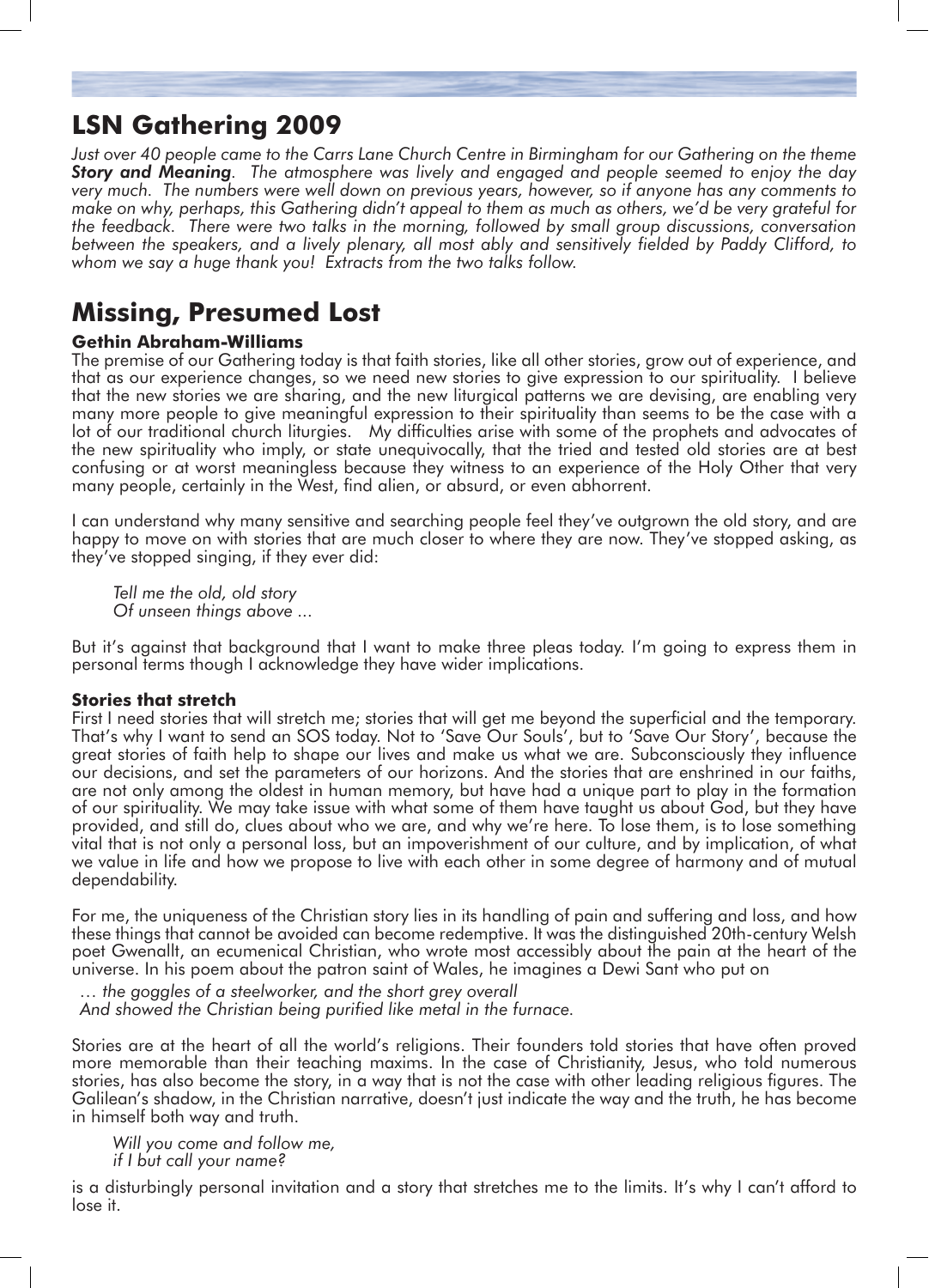#### **Raconteurs who can relate to where I am**

I also need raconteurs who will relate to where I am, who will enable me to hold onto the story without bruising or abusing my integrity. Whether we Christians have got the story right or not, even if the dialogue is faulty, the production flawed and the set distracting, the story still transmits. But the story will only stay relevant if there are enough raconteurs, lay and religious, women and men, pastors and priests, writers and composers, who can re-interpret, and make what once was, present now. The great gift of a living spirituality is that it is throwing up raconteurs who can help to bridge the credibility gap without losing the plot. We are a complex mix, and we cannot afford to lose the threads if the meaning of who we are, where we've come from, and what we're here for, is not to unravel.

### **Angels who will surprise me**

So, I need a story that will stretch me and raconteurs who can relate to where I am, but third, I need angels who will surprise me with new angles! The story matters. It carries the tradition. But the story's capacity to engage, to release energy, to challenge values, depends on its interaction with what's going on around it.

*This is my story,* 

 *This is my song,* 

I used to sing in Sunday School,

*Praising my Saviour all the day long.*

Now though, I know there are other great stories that have a powerful claim on people's spirituality: Hindu and Sikh, Buddhist and Moslem, among the oldest. And I can see an overlap in all these stories. Stories that grow out of different experiences, but each in their way holding up a torch to something I recognise as my story, my song, too.

Stories grow out of experience, but it's my argument that they also shape our understanding and our capacity to see the potential of experience. They provide the meta-narrative for our existence in time and space. And some stories are continually relevant because at one time in one place they uncovered part of the secret of life, and they are like all new knowledge, unable to be un-thought, un-remembered. They contribute to our identity, and mould our characters. The big stories stand the test of time because they've plumbed something of the glory and mystery of our existence.

# **Story and Meaning:**

### **Eley McAinsh**

One of the themes that exercises today's commentators, sociologists, artists and religious thinkers most persistently is our loss of shared narratives; the dramatic dismantling of the stories – particularly the religious stories – by which previous generations lived. We have, according to Ben Okri, *disembowelled our oracles*. This *general shift in economically developed societies, away from the idea of a controlling narrative – a story about shared meanings and goals*, which was once provided by the *historic churches and … nation states* is described by Rowan Williams as *one of the most pervasive changes in the shared mindset of the modern West.* 

But as in all apparent crisis, there is, in this situation, opportunity too. David Tacey has said that *Although people's minds may be swayed by secularism, their hearts or souls are not convinced. At a deeper level, people are waiting to be drawn into a new and different story.* 

So, how will our *new and different story* emerge? How are we to discover or create the story that, in Simon Small's words, *will reflect more clearly the truth of existence?* What needs, questions and experiences must that story speak to? Will there be one new story, or many? Are there new religious and theological stories to tell, with the power to animate and inspire us, and help us overcome our fear, guilt, and paralysis in the face of the social and planetary crises that confront us?

There are, I suggest, a number of ways in which *a new and different story* might emerge, but they all involve a commitment to engage actively and consciously in this work. My sense is that reflection, contemplation and imagination are key, along with a willingness to live, perhaps for a very long time, with the discomfort of uncertainty and the vulnerability of experimentation. What's needed is a dynamic interaction with our experience and circumstances, with other people's stories, with unfolding scientific, cultural, political and theological horizons, and with tradition, memory and the stories of the past. And we need to give up our almost superstitious fear of relinquishing those stories which have lost their meaning for us. *For we know*, really, as Richard Holloway has said, *that when the old ways fail to work, new depths of meaning can open out to us. As the old regime loses its power, parts of our nature that were previously stifled begin to breathe again; secrets that were closed begin to open.*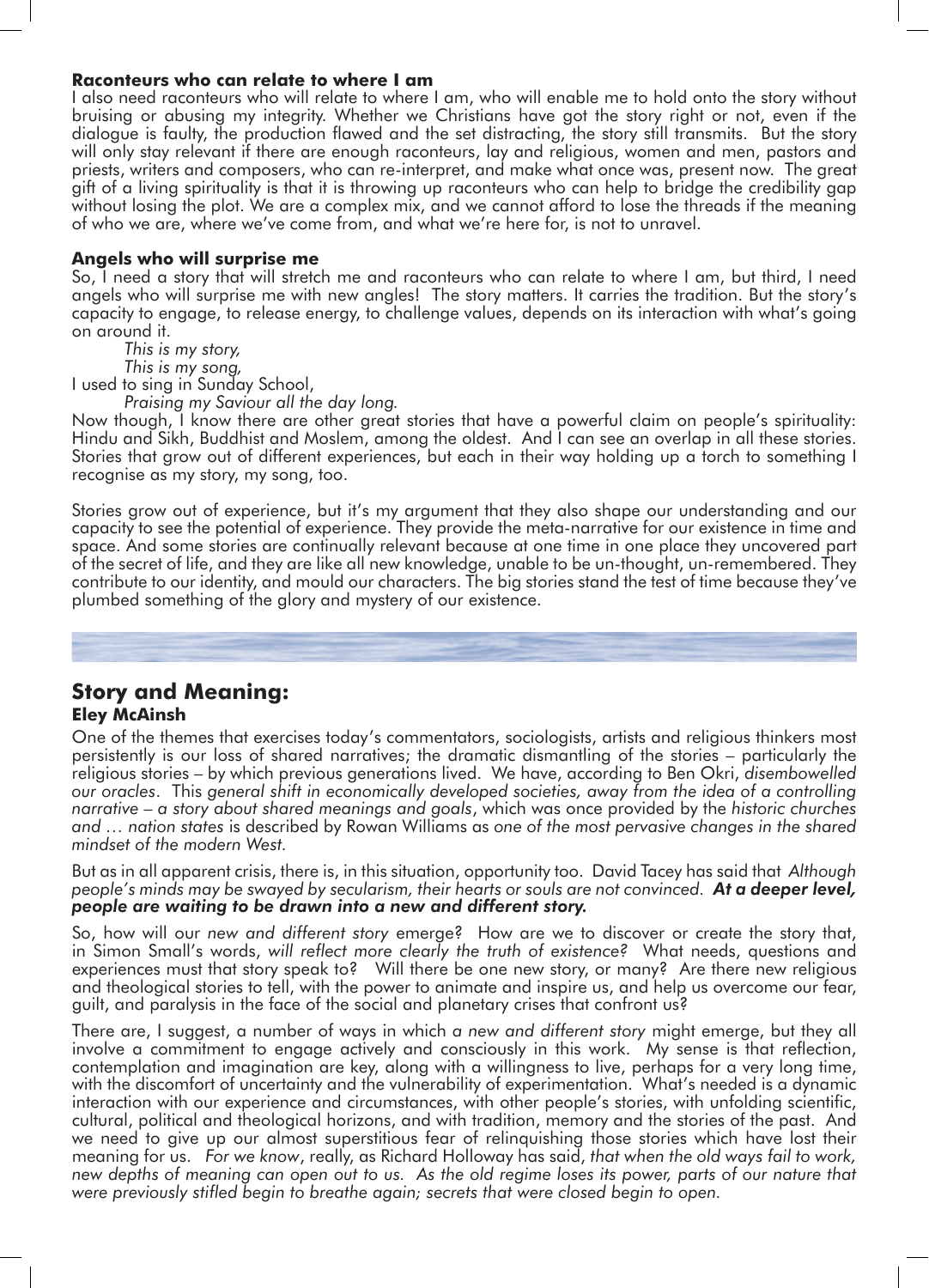#### *I believe that our new stories will need to be recognised, received and created. They will be recognised in reflection, received in contemplation and created in imagination.*

One of the most common criticisms levelled at spirituality is that it has no Story – no tradition, no memory which can be passed on, no community-building identity. I agree. Spirituality does not yet have a story to rival the great religious *O Star of wonder, star of night Star with royal beauty bright Westward leading, still proceeding Guide us to Thy perfect light* 

stories of the past, and maybe never will. There is no single narrative of spirituality that will inspire great devotion, great sacrifice, great courage, great art, great music and great architecture. But given that many of the old religious narratives no longer do this either, I do believe that spirituality has a vital role to play in the writing of the new stories that we so desperately need. The current interest in spirituality hasn't arisen in a vacuum, but in response, in large measure, to the failure of the old stories. Similarly, the new stories will not arise from thin air, but from the conversation between the new and the old.

I spoke earlier of three commitments necessary for the emergence of new stories which will guide, inform and give meaning to our lives: reflection, contemplation and imagination. Three essential commitments for anyone seeking seriously to follow the path of spirituality.

The special gift of spirituality to the creation of new stories is its emphasis on exploration and integration, on the direct experience of the whole person, on reflection and contemplation, and on looking into the future and imagining the new into being. Spirituality doesn't yet give us an inspiring or meaningful future and imagining the new into being. Spirituality doesn't yet give us an inspiring or meaningful enough story – but it can contribute to the development of such a story: a new human story, a new Jesus story and a new universe story. What spirituality tells us is that all living stories are unfolding stories. We must take our stories seriously but hold them lightly and I, for one, identify very strongly with Tom Stella, when he writes at the end of his book, 'A Faith Worth Believing':

*I* am certain that the last chapter of my religious/spiritual story is not yet begun – or, if begun, is not *complete. For if we are truly open to the dynamism of the Spirit we may come to reject some of what we now believe. We may re-embrace some of what we once held dear. We may come to affirm truths that have yet to present themselves to us. In any case, or in all, I hope we remain open to the Spirit whose guidance and wisdom have brought us where we are and will take us where we need to go.*

# **A Word from Win**

### **ARE YOU ON OUR EMAIL LIST?**

*Some of our readers also receive email messages from the LSN office at intervals, about events which miss our newsletter deadlines. Recently, trouble with our server (long story!) led to the loss of our main email lists, and although these have supposedly now been restored, there may well be gaps, errors or anomalies. SO - if you previously received these emails but have not done so for the last few weeks, OR if you would like to add your email address to the list for this service, please email the office: spirituality@ctbi.org.uk .*

*Also, remember it is also now possible to receive this newsletter as a pdf file attached to an email, or via the website with an email alert for each new issue - just drop the office a line if you would prefer either of these methods.* 

## **Wishing Andrew Walker Well**

After ten creative and successful years as Founder Director of the London Centre for Spirituality, Andrew Walker is moving on. He has taken up a part-time parish post at the Church of St Michael in Lewes, East Sussex and will be continuing his teaching and other spirituality commitments in London and around the country. LSN has enjoyed friendly and fruitful links with Andrew and the Centre for a number of years. We wish him well in this new phase of his life, and look forward to welcoming his successor in the early part of 2010.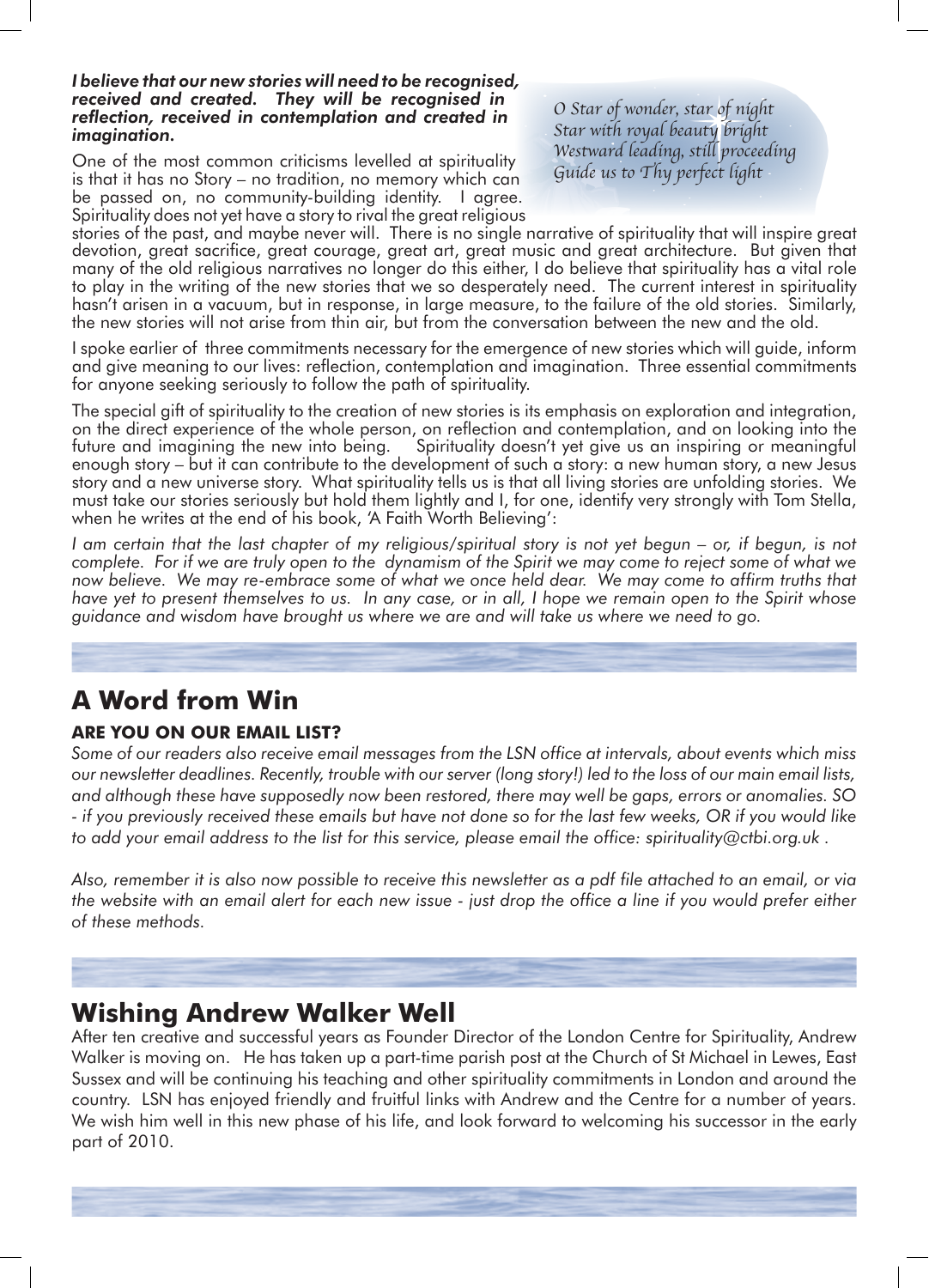# **Bookshelf**

Readers may be interested to know that wherever possible all the titles mentioned in the Bookshelf section of *Living Spirituality News* will now be available for borrowing from the Well Library. For further information contact the LSN office, or the Librarian, Barbara Merrifield, on 01908 242693, or library@thewellatwillen.org.uk

**Georgina Alexander: Following the Silence – A Contemplative Journey** (Gracewing £7.99) Contemplation is a word heard more and more today, not least in this column. Martin Laird's *Into the Silent Land* and Simon Small's *From the Bottom of the Pond* have both featured in recent editions and remain important as well as popular books. Here is a new book, by an Oblate of the Sisters of the Love of God community in Oxford, where I am very grateful to be able to spend a quiet day each month. Georgina Alexander's book is a straightforwardly written account of a personal journey that has taken her, from early childhood, deeper and deeper into the contemplative life. Her sharing of that journey, the insights received and lessons learned along the way is an attractive and valuable addition to the literature, with a foreword by William Johnston SJ.

**Barbara Brown Taylor: An Altar in the World** (Canterbury Press £9.99) In this new book Barbara Brown Taylor, author of *Leaving Church*, tries to answer a question once voiced by a wise old priest in Alabama when he asked her to come and speak in his church. *Come and tell us what is saving your life now* he said, when she asked what she should speak about. In her introduction she writes: *The answers I gave all those years ago are not the same answers I would give today – that is the beauty of the question – but the principle is the same. What is saving my life now is the conviction that there is no spiritual treasure to be found apart from the bodily experiences of human life on earth.* A favourite with my spirituality-booksellerfriend in Vancouver: Elaine Perry at www.vineandfig.ca

**Ilia Delio: Christ in Evolution** (Orbis Books £11.99) I must confess that this book is on my pile of mustreads rather than just-reads, but a number of people were reading it enthusiastically when I was in Whitby in the summer and it comes well-recommended. Ilia Delio OSF is Professor and Chair of Spirituality Studies at Washington Theological Union, where she also directs the Franciscan Centre. Her chapter headings include *Evolution, Christ, and Consciousness; Franciscan Cosmic Christology; Teilhard de Chardin: The Christic Universe; Raimon Panikkar and the Unknown Christ; Christology Reborn; Christ in Evolution: Technology and Extraterrestrial Life.* And in her introduction she writes: *My intention is not to resolve [the] debate between evolution and intelligent design but to offer a new way of viewing these terms through a theological lens.*

**Ursula King: The Search for Spirituality – Our global quest for meaning and fulfilment** (Canterbury Press £12.99) Many of you will have heard an excellent interview with Ursula King on Woman's Hour, exploring some of questions raised in this new book. Impressively wide-ranging and current, *The Search for Spirituality* offers an illuminating, accessible snapshot of the worldwide spirituality scene, and an extremely useful bibliography. It throws down a number of very serious challenges and ends with a *vision of hope and flourishing*. Because of its vast scope it is, inevitably, much stronger on questions than solutions – a book to inform, but not necessarily to deepen.

**Peter Rollins: The Orthodox Heretic – and other impossible tales** (Canterbury Press £9.99) I am a great fan of Pete Rollins' work and always greet a new title as a treat. *The Orthodox Heretic* is a slight departure from his first two books in that it is a series of parables – familiar parables, myths and stories, contemporary tales, all told with a twist, and a commentary. Having been immersed in *Story and Meaning* for so long I'm intrigued when Peter writes in his Introduction: *Parables subvert [the] desire to make faith simple and understandable. They do not offer the reader clarity, for they refuse to be captured in the net of a single interpretation and instead demand our eternal return to their words, our wrestling with them, and our puzzling over them. … [Parables invite] us to engage in a mode of reflection that has less to do with fixing meaning than rendering meaning fluid and affective. … the parable transforms the way we hold reality, and thus changes the reality itself.*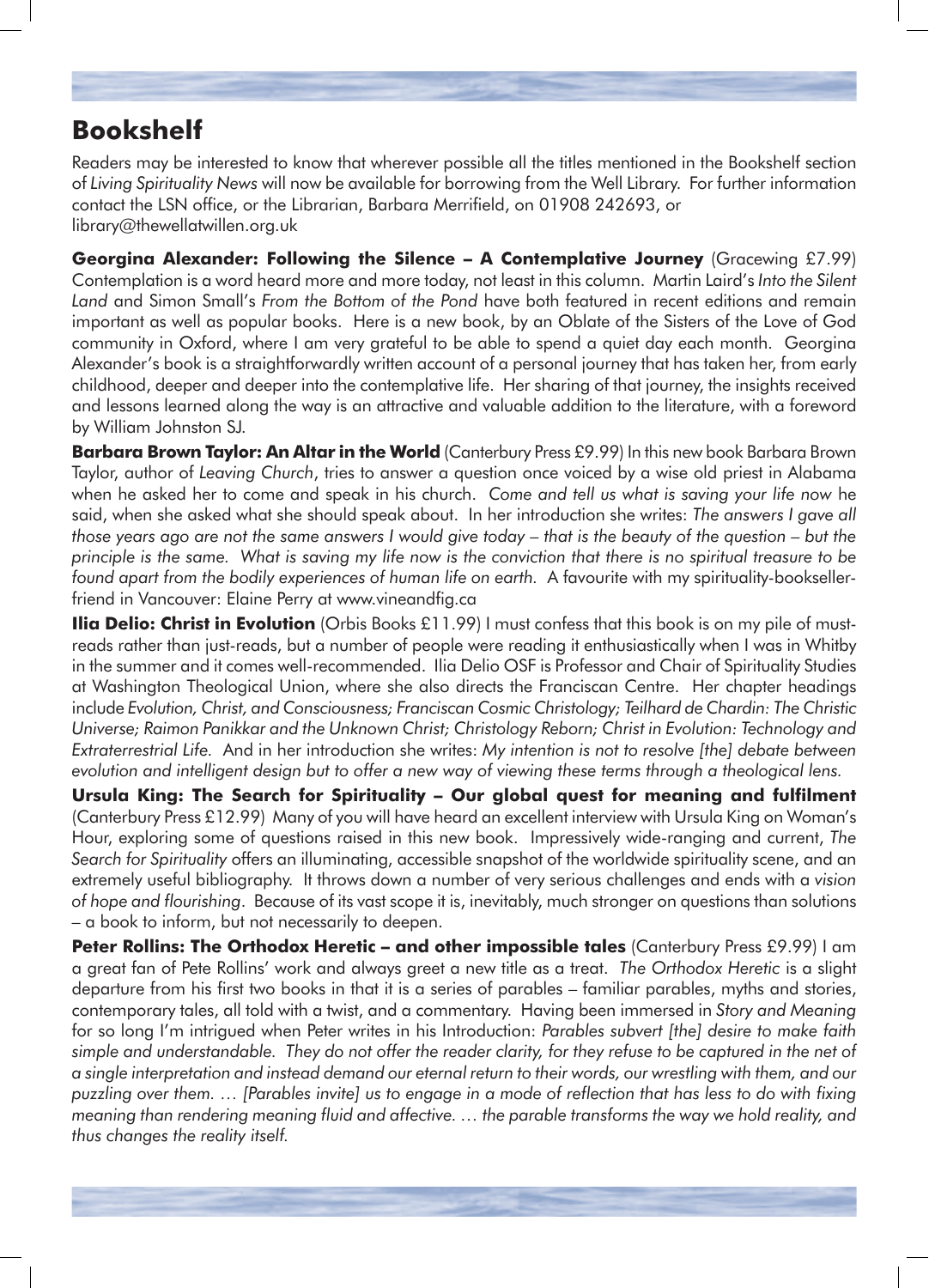**James Roose-Evans: Finding Silence – 52 Meditations for Daily Living** (The History Press £8.99) One evening back in September the London Centre for Spirituality in Lombard Street was filled to capacity for a delightful evening of *conversation and conviviality* in which Mark Tully talked to his friend, the renowned theatre director and priest James Roose-Evans, about his new book of meditations. Mark has written a heartfelt introduction to this collection of practical yet inspiring thoughts on meditation, creativity and spirituality, and people who enjoyed James' first book *Inner Journey: Outer Journey* will welcome this new work.

**Rebecca Solnit: A Paradise Built in Hell – the extraordinary communities that arise in disaster** (Viking £22.50) You might want to wait for the paperback of this new book but I wanted to alert you to it as I think Rebecca Solnit is one of today's most interesting and insightful non-fiction writers. I loved both her *Field Guide to Getting Lost* and *Wanderlust – A History of Walking* and now welcome a book described by Bill McKibben as *the freshest, deepest, most optimistic account of human nature I've come across in many years.* He goes on: *If you find yourself fearful in the face of our economic and ecological peril, then read this book; you will come away feeling like the future is possible, and in some fashion even exhilarating. It's a landmark book.*

**Hannah Ward and Jennifer Wild: Guard the Chaos – Finding Meaning in Change** (DLT Out of print but available from the authors for £7.00 inc p&p, at 77 Hurdeswell, Long Hanborough, Witney, Oxon, OX29 8DQ) We really enjoyed having Hannah and Jennifer as our guest speakers at a recent meeting of the LSN Project Group. They talked about their work running the women's spirituality programme *Womanspace*  over many years and in a number of different locations, and they talked about their book, *Guard the Chaos*. Although it was first published in 1995 it remains remarkably relevant today, so much so that Jenny McIntosh has been running extracts in her Spirited Exchanges newsletter. Many people have been frustrated to find it no longer in print, but Hannah and Jennifer have a few copies left. Don't miss this offer!

**If you don't have a specialist bookshop near to home**, the excellent Centre Bookshop at the London Centre for Spirituality, offers a wide selection of spirituality and theology titles, plus a range of music. With coffee available, the shop is in the Church of St Edmund the King, Lombard Street, London EC3V 9EA (020 7626 5031 or bookshop@spiritualitycentre.org).

## **Pinboard**

### **Advent**

As always, many retreat centres are offering a wide variety of opportunities to pause and reflect during Advent. There are too many to list here but if you would like information on retreat centres in your area please contact Win Kennedy in the LSN office, or The Retreat Association at info@retreats.org.uk or 01494 433004 (please note the new number – the Retreat Association has moved to Kerridge House, 42 Woodside Close, Amersham, Bucks HP6 5EF) See also www.retreats.org.uk

### **December 2009**

**5: London: The Wave – pray and march to stop climate chaos.** Organised by the Christian Ecology Link. Service at 11.00am Central Hall Westminster, SW1H 9NH and march departs 1.00pm. See www.christian-ecology.org.uk

**5: London: Benedictine Centre for Spirituality – Belief and Love in a Cold Climate with Timothy Radcliffe OP.** Day event. Contact retreats@wanadoo.co.uk or 020 8449 2499 See www.benedictinecentreretreats.org.uk

**5: Edinburgh: One of Us – Art and Prayer Workshop with Carol Marples of Soul Marks.** Contact enquiries@LeithSchoolofArt.co.uk or 0131 554 5761 Also **7 Dec** in Auchtermuchty, Fife and 12 Dec at St James Church, Leith. For Fife and St James workshops contact admin@soulmarks.co.uk or 0131 669 2431

**11: Birmingham: Bearing the Open Secret – the enduring legacy of Lesslie Newbigin with Prof Veli-Matti Karkkainen.** Contact Tessa.Stawski@ctbi.org.uk or 020 7901 4892 Also in Edinburgh on **12th Dec**, similar day conference with same speaker. Contact mackenziema@ymail.com or 01631 710 550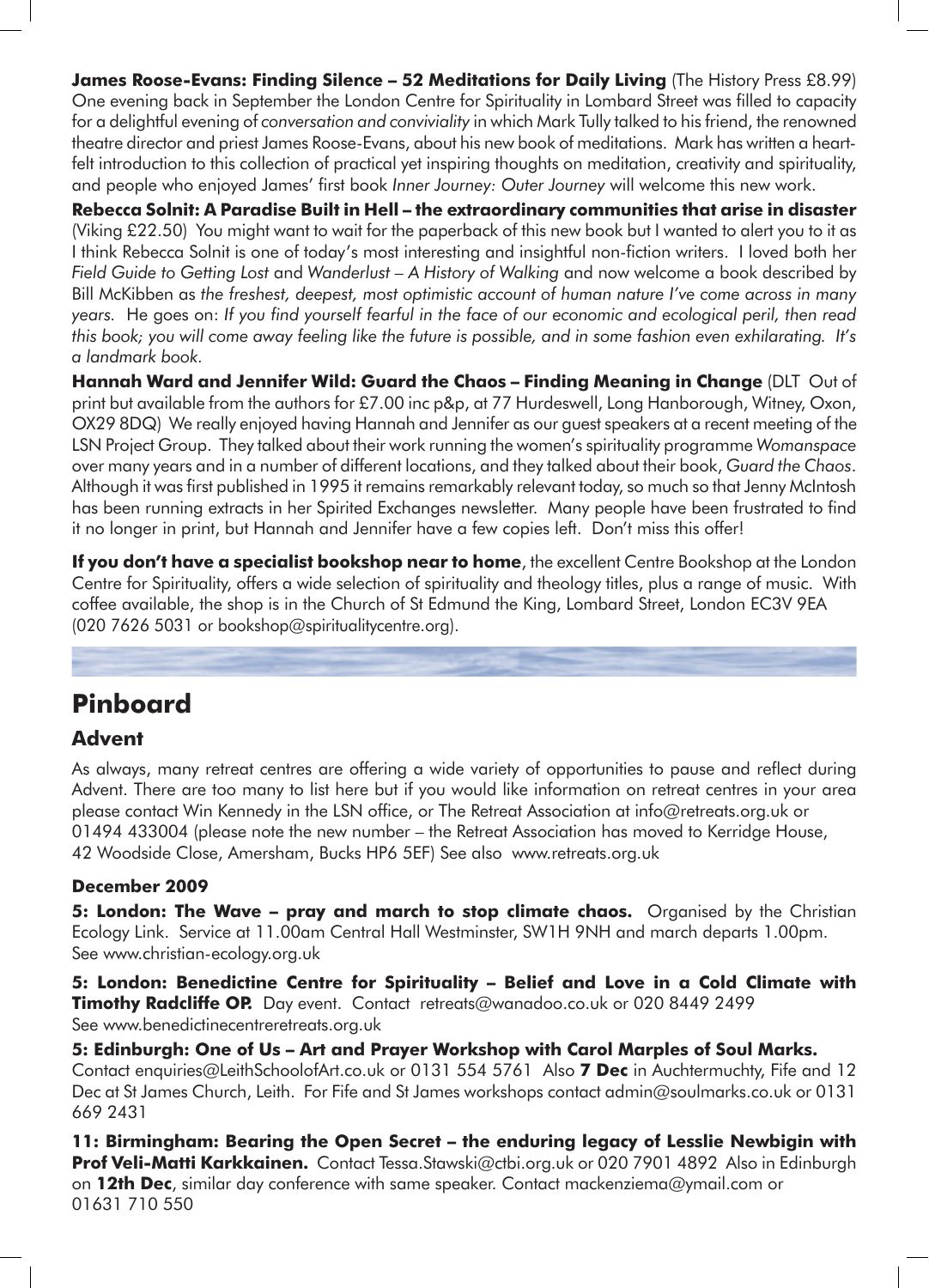**12: London: Benedictine Centre for Spirituality – Christmas: A Feast of Meaning with Laurence Freeman OSB.** Day event. Contact retreats@wanadoo.co.uk or 020 8449 2499 See www.benedictinecentreretreats.org.uk

### **12: London: Exploring Dreams and Symbols of Transformation in the Spiritual Journey with Julienne McLean.**

Contact info@contemplativespirituality.org or 020 84515255 See www.contemplativespirituality.org

### **January 2010**

**14: Westminster Cathedral, London: evening talk by Martin Laird OSA, author of** *Into the Silent Land – the Practice of Contemplation.* Organised by Silence in the City – contact 020 7252 2453 or 020 7231 6278 See www.silenceinthecity.org.uk

**15-17: Loyola Hall, Merseyside: The Art of Simple Living with Edel McClean and Edna Rowlands OSF.** Exploring ideas of simple living, holding loosely to the gifts of creation and living in harmony with ourselves, the world around us and God.

Contact mail@loyolahall.co.uk or 0151 426 4137 See www.loyolahall.co.uk

**15-17: Hilfield Friary, Dorchester: Buddhism, Christianity and the Violence of the Self with Ross Thompson.** Reflection, meditation and discussion. Contact hilfieldproject@franciscans.org.uk or 01300 342313 See www.hilfieldproject.co.uk

**17-22: St Beuno's, N Wales: Personality, Shadow & Prayer with Anne Morris DHS.** Week-long course founded on Myers-Briggs personality type indicators, exploring how personality type affects our interactions with others, our spirituality and the way we relate to God. Contact secretary@beunos.com or 01745 583444 See www.beunos.com

**30: Sisters of St Andrew, Edenbridge, Kent: Circle Dancing, with Lorraine Pratt RSCJ. Moving into stillness – dances that take you to a sacred space.** Contact thecentre@sisters-of-st-andrew. com or 01342 850 388 See www.sisters-of-st-andrew.com

**30: London Centre for Spirituality: Spiritual Dimensions in Organisations with David Wetton and Susan Howard.** Spiritual practices, holistic leadership and business.

Contact info@spiritualitycentre.org or 020 7621 1391 See www.spiritualitycentre.org

### **February 2010**

**5-7: Hilfield Friary, Dorchester: Making peace where we live, work and pray with Br Samuel SSF.** Contact hilfieldproject@franciscans.org.uk or 01300 342313 See www.hilfieldproject.co.uk

**12-14: Scarborough, N Yorks: On the verge of chaos – Transitional living in a time of collapse.** Christian Ecology Link conference to explore how our faith fits in with ideas of transition. See www.christian-ecology.org.uk/scarborough-2010.pdf

**12-16: Othona Community, Dorset: Reading Retreat – A Life Well Lived, with Mandy Addenbrooke.** A long weekend of reading and relaxed discussions. Contact mail@othona-bb.org.uk or 01308 897130 See www.othona-bb.org.uk

**26-28: Sisters of St Andrew, Edenbridge, Kent: Bio Spiritual Focusing with Felicity Young and Margaret Lyth OSU.** Helping us to attend to the way our bodies hold the truth of who we are and what we are called to become.

Contact thecentre@sisters-of-st-andrew.com or 01342 850 388 See www.sisters-of-st-andrew.com

### **March 2010**

**6: London Centre for Spirtuality: Exploring the Encounter – workshops on Carmelite, Monastic, Celtic and Ignatian Spirituality.** Contact info@spiritualitycentre.org or 020 7621 1391

See www.spiritualitycentre.org